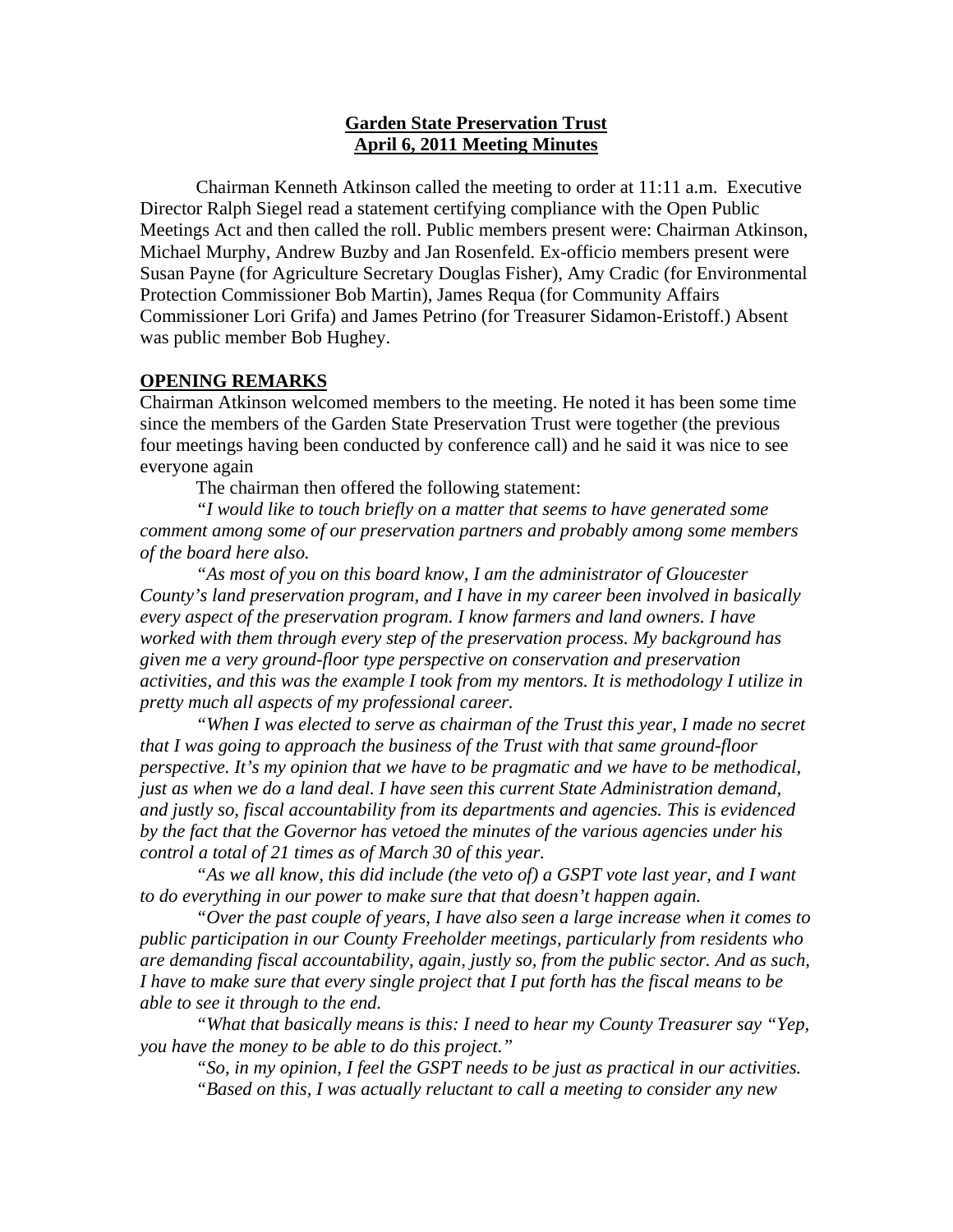*projects until we had the assurance, not just from our preservation partners but from the Treasury Department, that we had the fiscal means to bring these projects to a successful conclusion.* 

 *"It was my call and I take responsibility for it.* 

 *"Thankfully, we have recently been assured by the Treasury Department that we can now proceed in appropriating the funds from the 2009 Bond Referendum for Green Acres and for all of our partner programs, and I believe Ralph will expand upon this in his fiscal report.* 

 *"However, I did want to reinforce the fact that at no time was there any intention to hold back the progress of our common goal of preserving farmland, open space and historic places.* 

 *"In the simplest of terms, I just didn't want us to move until I was sure we had the money necessary to make our projects successful."* 

## **APPROVAL OF MINUTES OF JANUARY 4, 2011, BOARD CONFERENCE CALL MEETING**

Mr. Siegel asked if there were any corrections or clarifications to the draft minutes from the January 4 conference call meeting. There were none. (Substantive Minutes were approved Jan. 4 and proceeded through the Governor's Veto Period at that time.)

Approved 8-0.

#### **EXECUTIVE DIRECTOR'S FISCAL REPORT**

Mr. Siegel referred to the initial proposal for funding the \$157 million in Green Acres recommendations, as explained in his March 31 Executive Director's memo. He said the first plan had been to use balances from old bond funds in order to push back the date when new bonds would need to be issued, in order to delay any debt service impact on the State Budget.

 Mr. Siegel explained this plan was scrapped and the new plan, outlined in his revised memo of April 1, was to fund the Green Acres and Blue Acres recommendations with \$121 million entirely from the 2009 Referendum Bond Fund, plus a reallocation of another \$36.2 million from cancelled grants from the Garden State Green Acres Preservation Trust Fund. He said no other fund sources could be used and the resolutions needed to be specific in this regard.

Mr. Siegel explained the need for so many seemingly redundant resolutions.

 First, Mr. Siegel said it has been traditional practice at the GSPT since 2004 to consider a different resolution for each Green Acres program: State Acquisitions, Local Grants, Nonprofit Grants and now Blue Acres.

 Second, Mr. Siegel said the GSPT determined in 2008 that it was best to consider separate resolutions for each different source of funds. In this case, those are the 2009 Green Acres Bond Fund and the Garden State Green Acres Preservation Trust Fund. He said this was deemed necessary because the GSPT's authority on these funding sources comes from different statutes.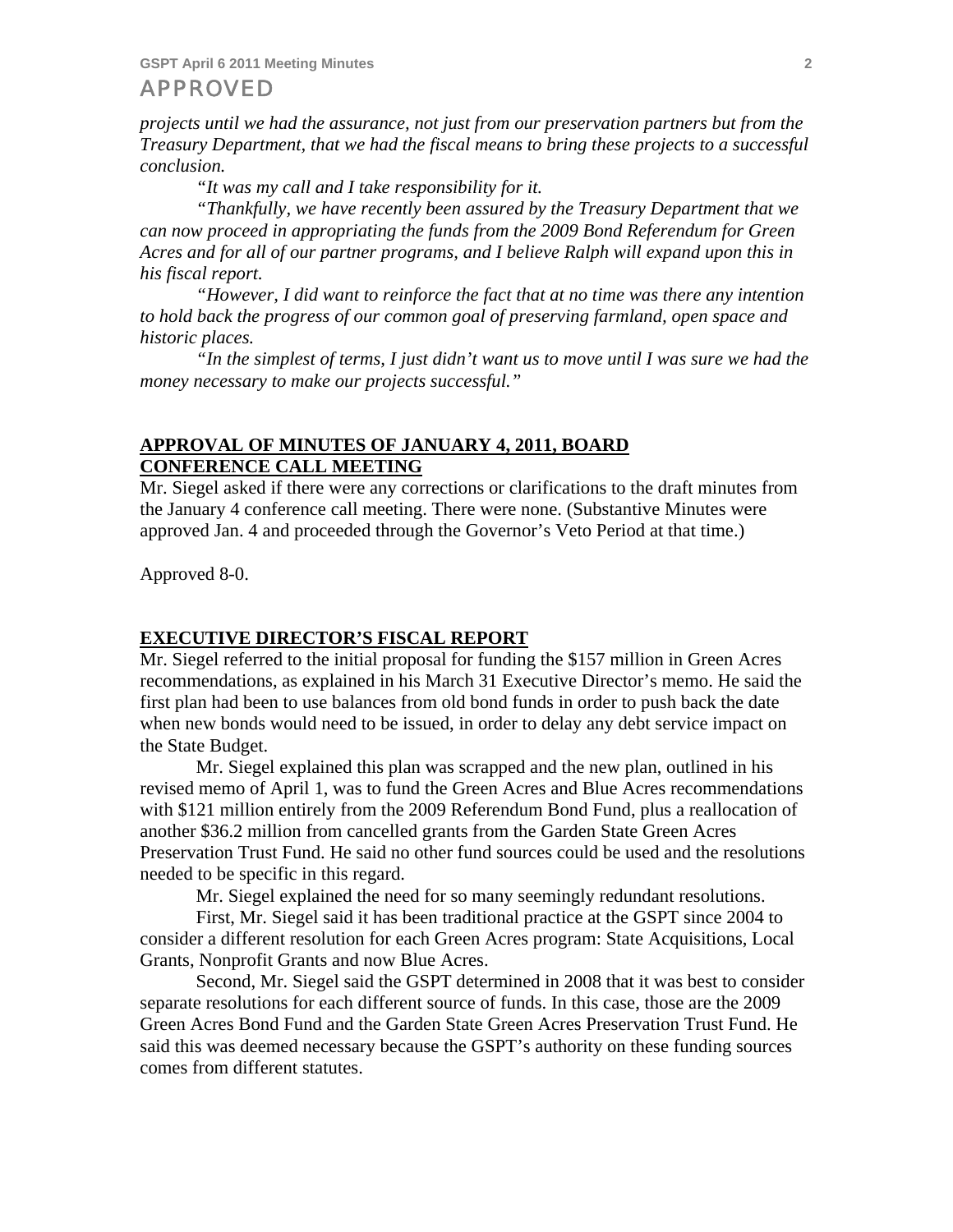Lastly, Mr. Siegel said separate resolutions had been prepared for Green Acres Local Grants for Gloucester County and for a Green Acres Nonprofit Grant to the Schiff Natural Lands Trust in Morris County so Chairman Atkinson and Ms. Rosenfeld respectively could recuse on those items. Mr. Siegel explained separate resolutions were done to accommodate these members and to ensure that sufficient votes existed to approve the main resolutions.

# **PRESENTATION OF OFFICE OF GREEN ACRES RECOMMENDATIONS FOR LOCAL, NONPROFIT, STATE ACQUISITION AND BLUE ACRES GRANTS FOR FY2011**

Chairman Atkinson welcomed Green Acres administrator Richard Boornazian and his staff to the meeting and invited them to make a presentation to the board to explain their recommendations.

 Mr. Boornazian introduced Martha Sapp, bureau chief of the Green Acres Local Grants and Nonprofit Grants program, and Fawn McGee, bureau chief for the State Acquisitions program, which also administers the Blue Acres funds.

 Ms. Sapp began. She explained the Local and Nonprofit grants were to be funded from the 2009 Green Acres Bond Fund and from reallocation of old grants that had been cancelled. She said Green Acres is committed to having projects completed, but if progress does not occur in a timely manner she said her office regularly cancels grants so those funds can be re-directed to grant recipients who are ready to proceed.

 Ms. Sapp said applications and requests far exceeded the awards being recommended. She said municipalities and nonprofits applied for \$410 million in grants for land acquisition and park development projects. She said the recommendation today for \$100 million is a substantial number, but she said it represents "a drop in the bucket" against the demand for funds that exists statewide.

 Ms. Sapp outlined the different categories of grants, with some cash grants blended with loans, and with awards covering between 25 percent and 75 percent of the project costs. She said the various categories apply to various towns according to urban aid status, population density and their status as approved "planning incentive" municipalities, which have their own local-tax source to provide matching funds.

 Ms. Sapp said applications went out in July 2010. She said the applications were ranked according to various criteria. One criteria concerns the natural resource value of proposed projects. Other criteria determine how a project might address the recreational needs of a community.

 Ms. Sapp said the Local Grants will include a \$2 million matching grant program to enable municipalities with flood-prone properties to apply for matching State grants that make them eligible for Federal Emergency Management Agency (FEMA) flood grants. While this is nicknamed a "Blue Acres" program, it is strictly coming through the Green Acres Local Grants and is not actually coming from the 2009 Blue Acres Bond Fund.

Ms. Sapp noted this was the  $50<sup>th</sup>$  year of the Green Acres program marking the signing of the first legislation in June, 1961, to place the first Green Acres bond referendum on the statewide ballot. She said a new map and other publicity efforts were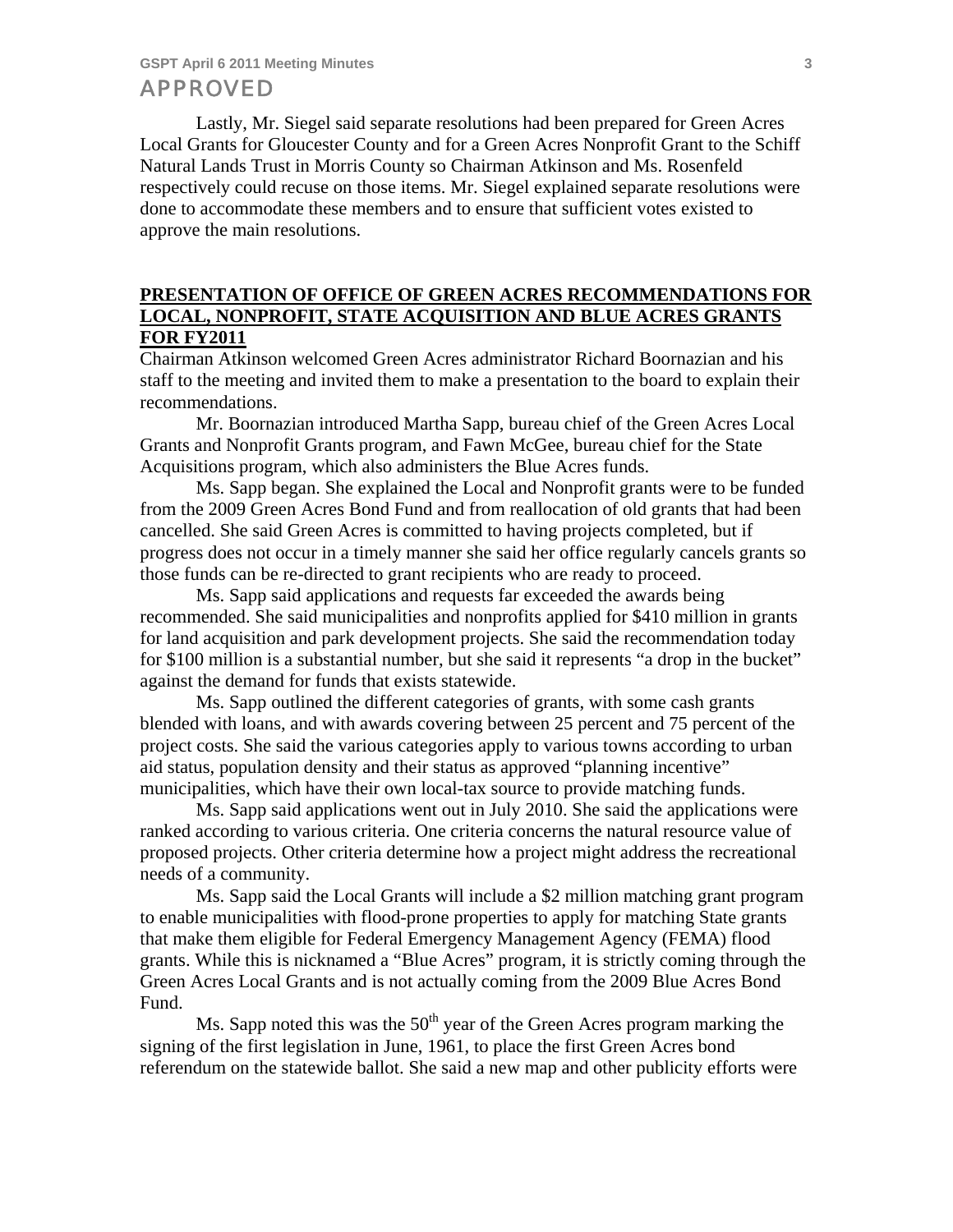underway to show the public what their funding for Green Acres referenda has accomplished.

Ms. Sapp concluded her presentation.

 Ms. Payne asked if planning incentive municipalities were limited to a single grant. Ms. Sapp said they could apply for a land acquisition grant but could also submit a park development project.

 Ms. Payne asked if the Local Blue Acres grants would be limited to municipalities that are eligible for FEMA grants, which can cover 75 percent of the cost. Ms. Sapp said no, if a municipality is willing to put up 75 percent of the cost themselves, they could qualify for the Local Blue Acres Grant. But she said the intention was for the State's 25 percent cost share to be used to leverage the much larger federal grant. She said the goal was to have local governments tap into the federal funds just as the State has been doing.

 Ms. McGee began her presentation. She explained the State Acquisition grants are based on recommendations from the DEP's divisions of Parks & Forestry and Fish & Wildlife. She said her office also administers the flood land acquisitions program under Blue Acres. She said the program using 2007 Bond Funds targeted eligible properties in the Passaic, Raritan and Delaware river basins. She said today's proposal was to broaden the applicable area to "any floodway."

 Ms. McGee said the Blues Acres program currently has an application before FEMA to acquire 77 properties in the Passaic River basin for about \$20 million. She said there are about 6,000 properties that could be eligible just in that river basin. She said other programs and methods would have to be used to provide incentives for towns to get involved, which is why the Local Grant component was proposed.

 Ms. McGee explained the State Acquisition program involved willing sellers, and that the State has outreach efforts for the owners of important, targeted properties. She said the State Acquisition program never uses condemnation. She said they currently have sales offers from 433 landowners. She said projects are selected in consultation with the two divisions to prioritize available lands according to the significance of the natural resources or the ability of these lands to augment existing parks or refuges.

 To put today's \$45 million recommendation in context, Ms. McGee said all of the legitimate offers made to her office would require an investment of \$180 million.

 Ms. McGee said the State Acquisitions were organized into 17 separate regions, which they call "project categories." She said today's recommendations were to provide funds for 10 categories. She said the broad funding allocation to each "category" provided flexibility to pursue the best property acquisition within each category without the need for new appropriations legislation. To cite an example, she said her office was working on 32 property acquisitions in the Highlands Project Area that would total \$17 million.

Chairman Atkinson asked if board members had questions. There were none.

 Mr. Siegel offered an observation concerning the Blue Acres program. He said he was involved in the original "due diligence" meetings following the 2007 Bond Referendum during which officials from Green Acres, the NJ State Police Office of Emergency Management and FEMA met to review the rules and procedures for securing federal matching funds. Mr. Siegel said it became evident the federal program involved a hyper-complicated system of plan approvals and certifications. He said the staff at the Office of Green Acres should be given 'tremendous credit" for making the choice to deal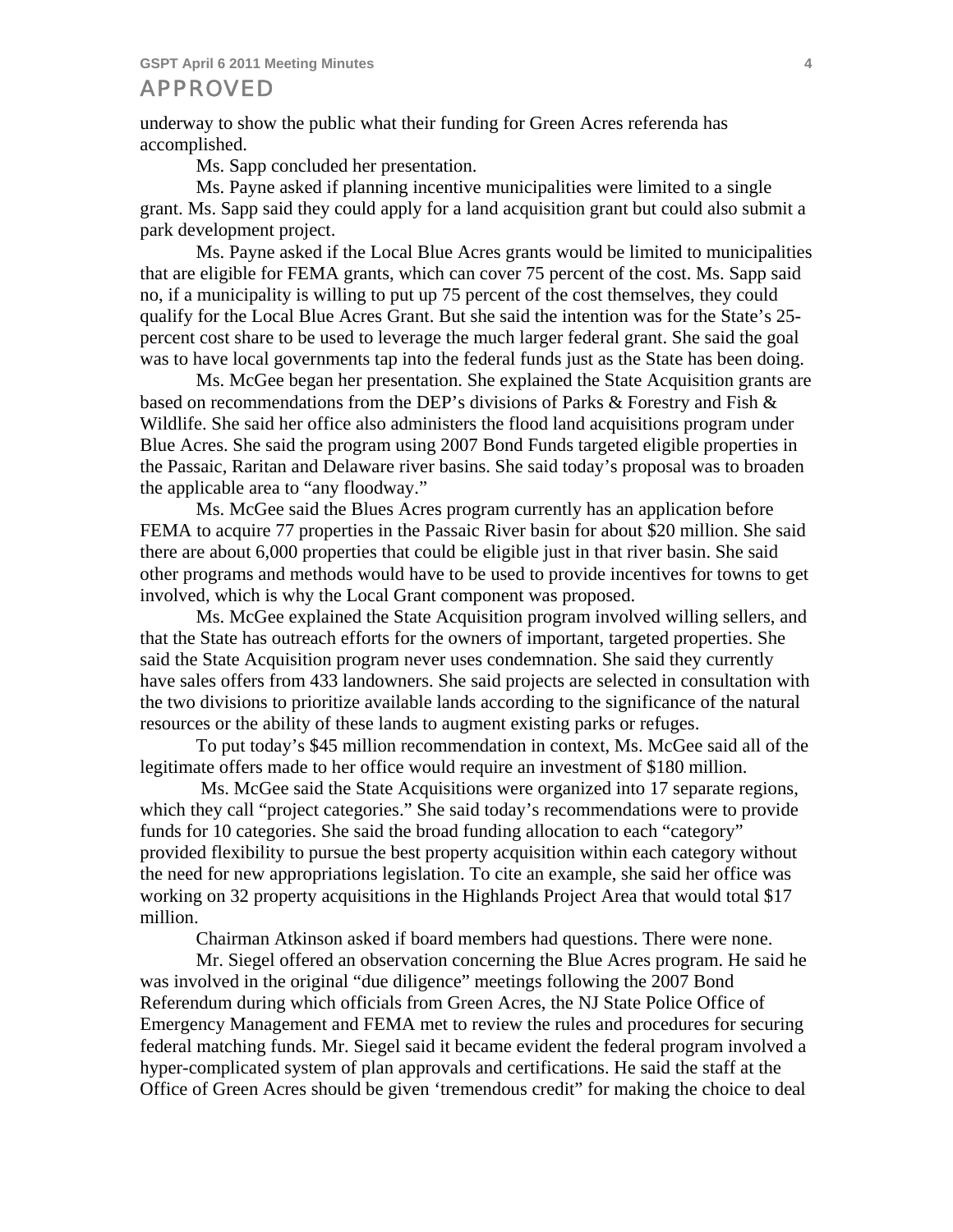with the complex federal program because it means they are leveraging GSPT funds 25- 75 against federal funding. He said this is the best leverage ratio of any program that receives GSPT funding.

 Ms. Payne asked how much FEMA grant funding was available. Ms. McGee said about \$250 million was available nationally. Ms. Payne asked about the disposal of the acquired properties. Ms. McGee said the land owner is bought out, the State funding is used to pay for demolition, and then the DEP signs a memorandum of understanding with the municipality to maintain the property or to incorporate it into their local park system.

 Ms. Cradic said the acquisitions involve significant coordination between federal, State, municipal and county officials. She said there is a high degree of "local buy-in" for the process by which properties are selected for acquisition.

## **RESOLUTION #11-004 APPROVING GREEN ACRES STATE ACQUISITION GRANTS FROM THE 2009 GREEN ACRES BOND FUND FOR FY2011**

Following the Green Acres staff presentation, Chairman Atkinson directed Mr. Siegel to conduct the votes on the myriad resolutions.

Mr. Siegel asked for motions to approve Resolution #11-004.

Moved by Ms. Rosenfeld Seconded by Ms. Payne Approved 8-0.

### **RESOLUTION #11-005 APPROVING GREEN ACRES LOCAL ACQUISITION & DEVELOPMENT PROJECT GRANTS IN ATLANTIC, BERGEN, BURLINGTON, CAMDEN, CAPE MAY, CUMBERLAND, ESSEX, HUDSON, HUNTERDON, MERCER, MIDDLESEX, MONMOUTH, MORRIS, OCEAN, PASSAIC, SALEM, SOMERSET, SUSSEX, UNION AND WARREN COUNTIES FROM THE 2009 GREEN ACRES BOND FOR FY2011.**

Mr. Siegel explained where the Local Grants package was located in the members' meeting books. He asked for motions to approve the resolution.

Moved by Mr. Requa Seconded by Ms. Payne Approved 8-0.

### **RESOLUTION #11-006 APPROVING GREEN ACRES LOCAL ACQUISITION & DEVELOPMENT PROJECT GRANTS IN GLOUCESTER COUNTY FROM THE 2009 GREEN ACRES BOND FOR FY2011.**

Mr. Siegel asked for motions to approve the resolution.

Moved by Ms. Rosenfeld Seconded by Mr. Murphy Approved 7-0.

Chairman Atkinson recused himself from this vote.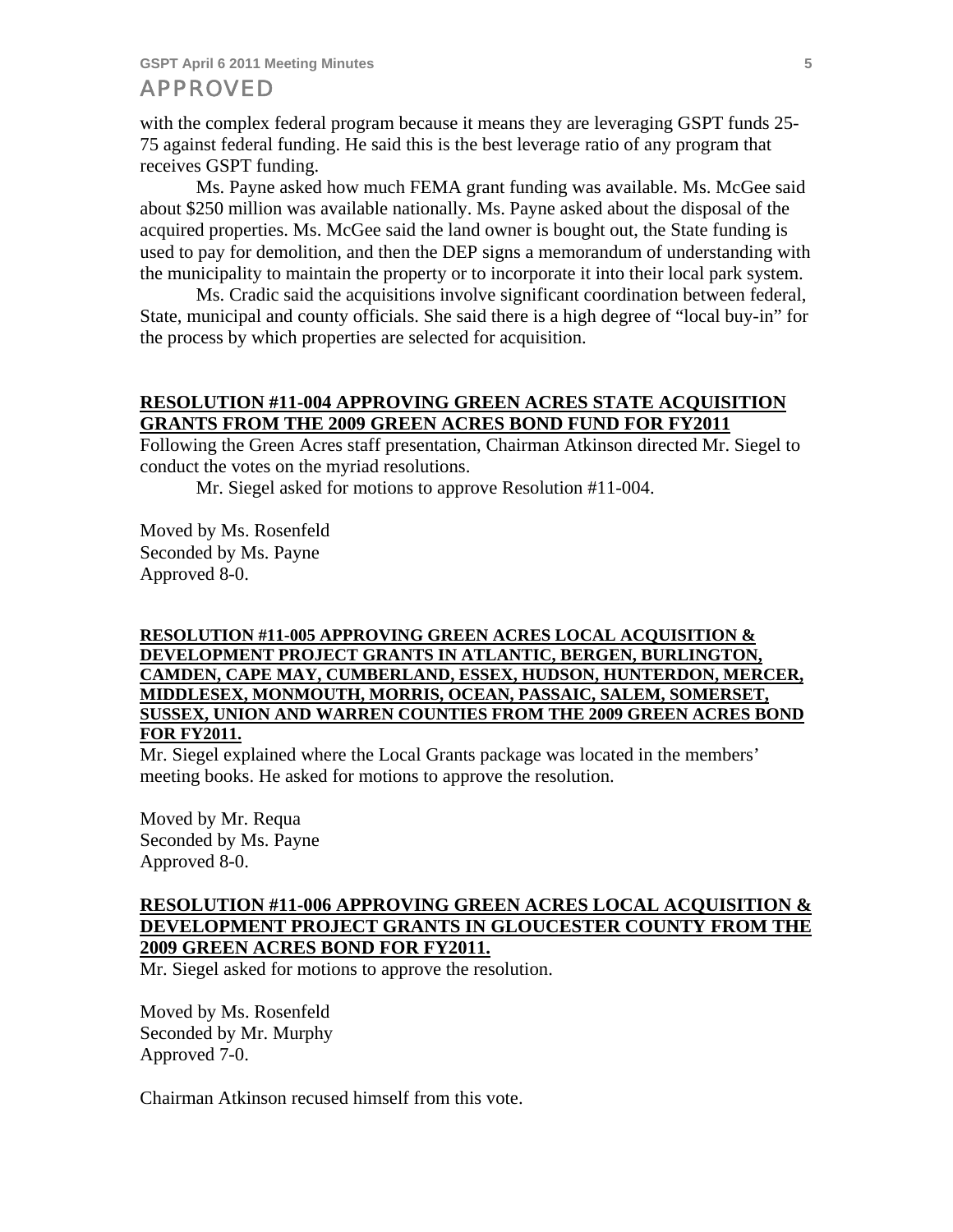**RESOLUTION #11-007 APPROVING GREEN ACRES LOCAL ACQUISITION & DEVELOPMENT PROJECT GRANTS IN ATLANTIC, BERGEN, BURLINGTON, CAMDEN, CAPE MAY, CUMBERLAND, ESSEX, HUDSON, HUNTERDON, MERCER, MIDDLESEX, MONMOUTH, MORRIS, OCEAN, PASSAIC, SALEM, SOMERSET, SUSSEX, UNION AND WARREN COUNTIES FROM THE REALLOCATION OF CANCELLED GRANTS FROM THE GARDEN STATE GREEN ACRES PRESERVATION TRUST FUND FOR FY2011**

Mr. Siegel asked for motions to approve the resolution.

Moved by Mr. Requa Seconded by Ms. Rosenfeld Approved 8-0.

# **RESOLUTION #11-008 APPROVING GREEN ACRES LOCAL ACQUISITION & DEVELOPMENT PROJECT GRANTS IN GLOUCESTER COUNTY FROM THE REALLOCATION OF CANCELLED GRANTS FROM THE GARDEN STATE GREEN ACRES PRESERVATION TRUST FUND FOR FY2011**

Mr. Siegel asked for motions to approve the resolution.

Moved by Ms. Payne Seconded by Mr. Petrino Approved 7-0.

Chairman Atkinson recused himself from this vote.

**RESOLUTION #11-009 TO APPROVE GREEN ACRES NONPROFIT ACQUISITION & DEVELOPMENT GRANTS IN 20 COUNTIES PLUS GRANTS IN MORRIS COUNTY TO THE HARDING LAND TRUST, LAMINGTON CONSERVANCY, LAND CONSERVANCY OF NJ, PASSAIC RIVER COALITION, TRUST FOR PUBLIC LAND, UPPER RARITAN WATERSHED ASSOCIATION, WASHINGTON TOWNSHIP LAND TRUST, AND NEW JERSEY CONSERVATION FOUNDATION FROM THE 2009 GREEN ACRES BOND FUND FOR FY2011** 

Mr. Siegel asked for motions to approve the resolution.

Moved by Mr. Murphy Seconded by Mr. Requa Approved 8-0.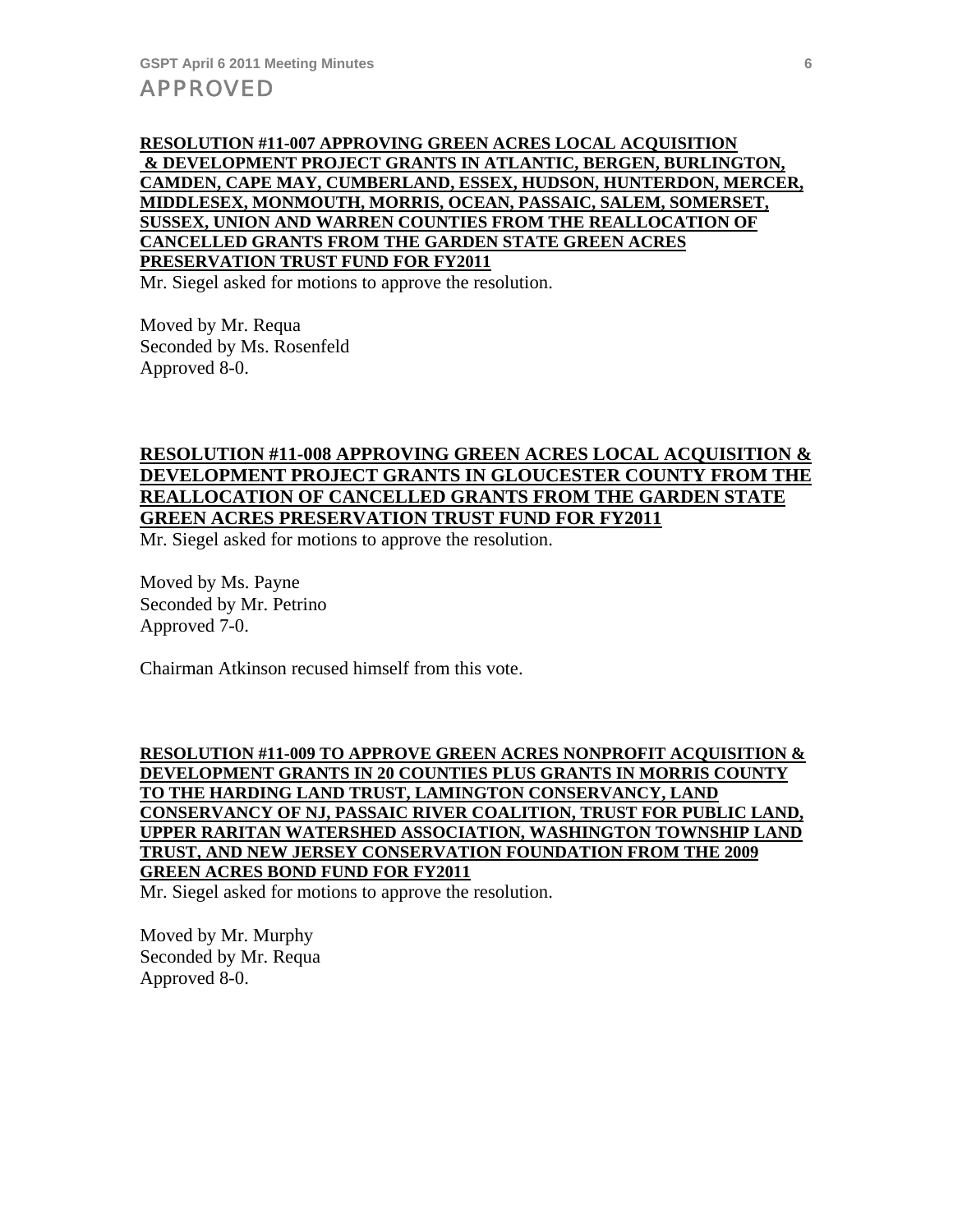## **RESOLUTION #11-010 TO APPROVE GREEN ACRES NONPROFIT ACQUISITION GRANT FOR THE SCHIFF NATURAL LANDS TRUST FROM THE 2009 GREEN ACRES BOND FUND FOR FY2011**

Mr. Siegel asked for motions to approve the resolution.

Moved by Ms. Payne Seconded by Mr. Murphy Approved 7-0.

Ms. Rosenfeld recused herself from this vote.

### **RESOLUTION #11-011 TO APPROVE GREEN ACRES NONPROFIT ACQUISITION & DEVELOPMENT GRANTS IN 20 COUNTIES PLUS GRANTS IN MORRIS COUNTY TO THE HARDING LAND TRUST, LAMINGTON CONSERVANCY, LAND CONSERVANCY OF NJ, PASSAIC RIVER COALITION, TRUST FOR PUBLIC LAND, UPPER RARITAN WATERSHED ASSOCIATION, WASHINGTON TOWNSHIP LAND TRUST, AND NEW JERSEY CONSERVATION FOUNDATION FROM THE REALLOCATION OF CANCELLED GRANTS FROM THE GARDEN STATE GREEN ACRES PRESERVATION TRUST FUND FOR FY2011**

Mr. Siegel asked for motions to approve the resolution.

Moved by Ms. Payne Seconded by Mr. Requa Approved 8-0.

# **RESOLUTION #11-012 TO APPROVE GREEN ACRES NONPROFIT ACQUISITION GRANT FOR THE SCHIFF NATURAL LANDS TRUST FROM THE REALLOCATION OF CANCELLED GRANTS FROM THE GARDEN STATE GREEN ACRES PRESERVATION TRUST FUND FOR FY2011**

Mr. Siegel asked for motions to approve the resolution.

Moved by Ms. Payne Seconded by Mr. Murphy Approved 7-0.

Ms. Rosenfeld recused herself from this vote.

## **RESOLUTION #11-013 APPROVING BLUE ACRES STATE ACQUISITION FROM THE 2009 BLUE ACRES BOND FUND FOR FY2011**

Mr. Siegel asked for motions to approve the resolution.

Moved by Ms. Rosenfeld Seconded by Mr. Requa Approved 8-0.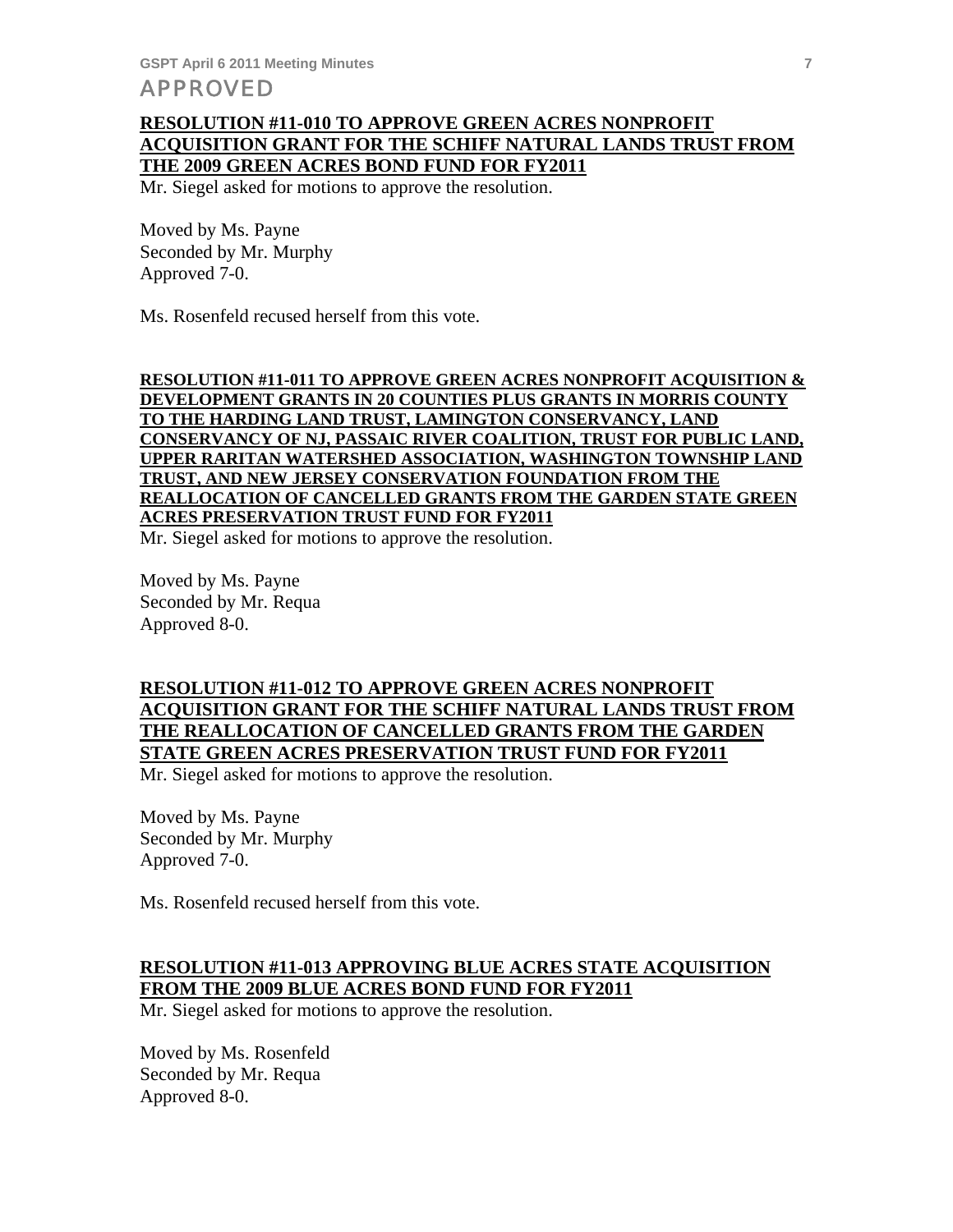#### **EXECUTIVE DIRECTOR'S REPORT**

Mr. Siegel reported on the letter of thanks the board had approved for former financial adviser Pat O'Connell. He noted the press clippings and news clippings included in the members' meeting books. He directed the members to a set of news clips about certain counties diverting open space funds into their general budgets, and he suggested the GSPT may wish to address this matter at some time.

Chairman Atkinson led a discussion on scheduling another meeting to consider Farmland Preservation Program recommendations. Ms. Payne said the State Agriculture Development Committee would meet April 28 to finalize the nonprofit grants component of their recommendations. Mr. Siegel urged quick action: "When the light is green, you cross the street." He said a goal was to get appropriations bills through the Legislature before the summer break.

Board members agreed to meet Wednesday, May 4, at 11 a.m.

### **BOARD MEMBER COMMENT**

 Chairman Atkinson noted a special discussion on the agenda to hear from other board members concerning their opinion on the role of the Garden State Preservation Trust in conservation or financial affairs. He made reference to his opening remarks concerning his ambition to be pragmatic and to ensure funding is in place before approving projects.

 Ms. Payne said in her view, if the GSPT approves funding, "it is a meaningful occurrence." She said GSPT action stands as a reliable statement that funds are in place for any recommended grants the GSPT has approved. She said this has been the position of the Department of Agriculture for many years.

Chairman Atkinson opened the agenda to general comment.

 Ms. Payne, who directs the Farmland Preservation Program, made note of an event scheduled for Friday in Salem County commemorating the preservation of the  $2000^{\text{th}}$  farm.

#### **PUBLIC COMMENT**

Chairman Atkinson asked if there was public comment.

 Thomas Gilbert of the Trust for Public Land, who chairs the Keep-It-Green advocacy coalition, thanked the Green Acres program for submitting an excellent set of projects, and he congratulated them on their  $50<sup>th</sup>$  anniversary. He thanked the GSPT for their due diligence on funding these projects and for their approval of them. He was pleased that SADC and Historic Trust projects would be coming in soon. He said, "We are just thrilled to see the funding moving forward for these critical programs across the board, and honoring the will of the voters."

 Mr. Gilbert said his coalition would continue to advocate for funding and for the establishment of a long-term, stable funding source.

 Amy Hansen of the New Jersey Conservation Foundation said she agreed with Mr. Gilbert's remarks in upholding the will of the voters. She said she was grateful the